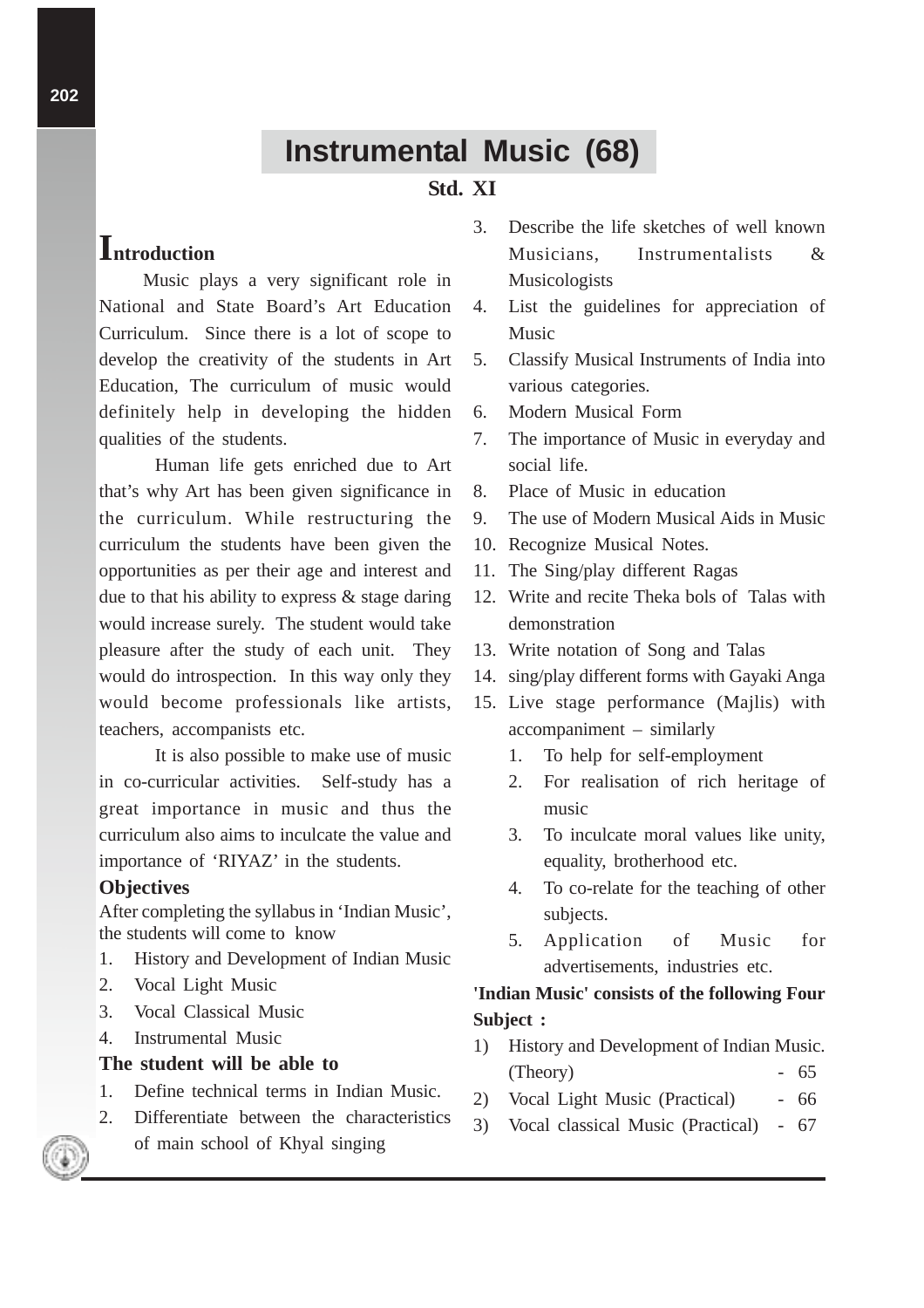4) Instrumental Music (Practical) - 68 **Choice of Subject :**

- i) Each of the four subjects mentioned above under 'Indian Music' is considered for 100 marks.
- ii) 'History and Development of Indian Music' (Theory) shall be compulsory for all students offering 'Indian Music' i.e. - Practical Subjects
- iii) The theory paper called 'History and Development of Indian Music' can be chosen independently.
- iv) But while choosing the Practical Papers i.e. Vocal Light Music OR Vocal Classical Music OR instrumental Music, it is compulsory to take the subject called 'History and development of Indian Music'.
- v) Student can choose any one practical subject from Three Practical Subjects. (Vocal Light Music-66, Vocal Classical Music-67 and Instrumental Music-68).
- 1. For Teaching a Music Practical Subjects (Sub.No.66, 67, 68). The maximum number of students in one batch should be Twenty only.
- 2. For Vocal Light & Vocal Classical Music (66, 67) there should be separate batches for boys and girls, based on the Natural Vocal Limitations.
- 3. There should be six periods in a week (one period – every day) for all music practical subjects per batch.

## **Curriculum**

## **Sr.No. Unit Subunit** 1. Swara 1.1 Shuddha Swara. 1.2 Vikrit Swara. 2. Alankar 2.1 Shuddha Swaras

| 3. | Theory of     | 3.1 | Khamaj           |
|----|---------------|-----|------------------|
|    | Ragas         | 3.2 | Durga            |
|    |               | 3.3 | Kafi             |
|    |               | 3.4 | <b>Bihag</b>     |
|    |               | 3.5 | Bhairavi         |
|    |               | 3.6 | Alhiyya-Bilawal  |
|    |               | 3.7 | Yaman            |
|    |               | 3.8 | <b>Bhoopali</b>  |
|    |               | 3.9 | <b>Bhimpalas</b> |
| 4. | Theory $\&$   | 4.1 | <b>Trital</b>    |
|    | demonstration | 4.2 | Ektal            |
|    | of Talas      | 4.3 | Zaptal           |
|    |               | 4.4 | Kerwa            |
|    |               | 4.5 | Dadra            |
|    |               | 4.6 | Rupak            |
|    |               | 4.7 | Dhumali          |
| 5. | Presentation  | 5.1 | Rajakhani Gat    |
|    |               |     | (Any Two)        |
|    |               | 5.2 | Alap (Minimum    |
|    |               |     | Two alaps in     |
|    |               |     | Sthayee and      |
|    |               |     | Antara each)     |
|    |               | 5.3 | Taan (Minimum    |
|    |               |     | Two taanas in    |
|    |               |     | Sthayee and      |
|    |               |     | Antara each) in  |
|    |               |     | the following    |
|    |               |     | Ragas            |
|    |               | 5.4 | Khamaj           |
|    |               | 5.5 | Kafi             |
|    |               | 5.6 | Durga            |
|    |               | 5.7 | <b>Bihag</b>     |
|    |               | 5.8 | Bhairavi         |
|    |               | 5.9 | Alhiyya-Bilawal  |
| 6. | Presentation  | 6.1 | Masidkhani Gat   |
|    |               |     | (Any Two)        |
|    |               | 6.2 | Rajakhani Gat    |
|    |               |     | (Any Two) in the |
|    |               |     | following Ragas  |
|    |               |     |                  |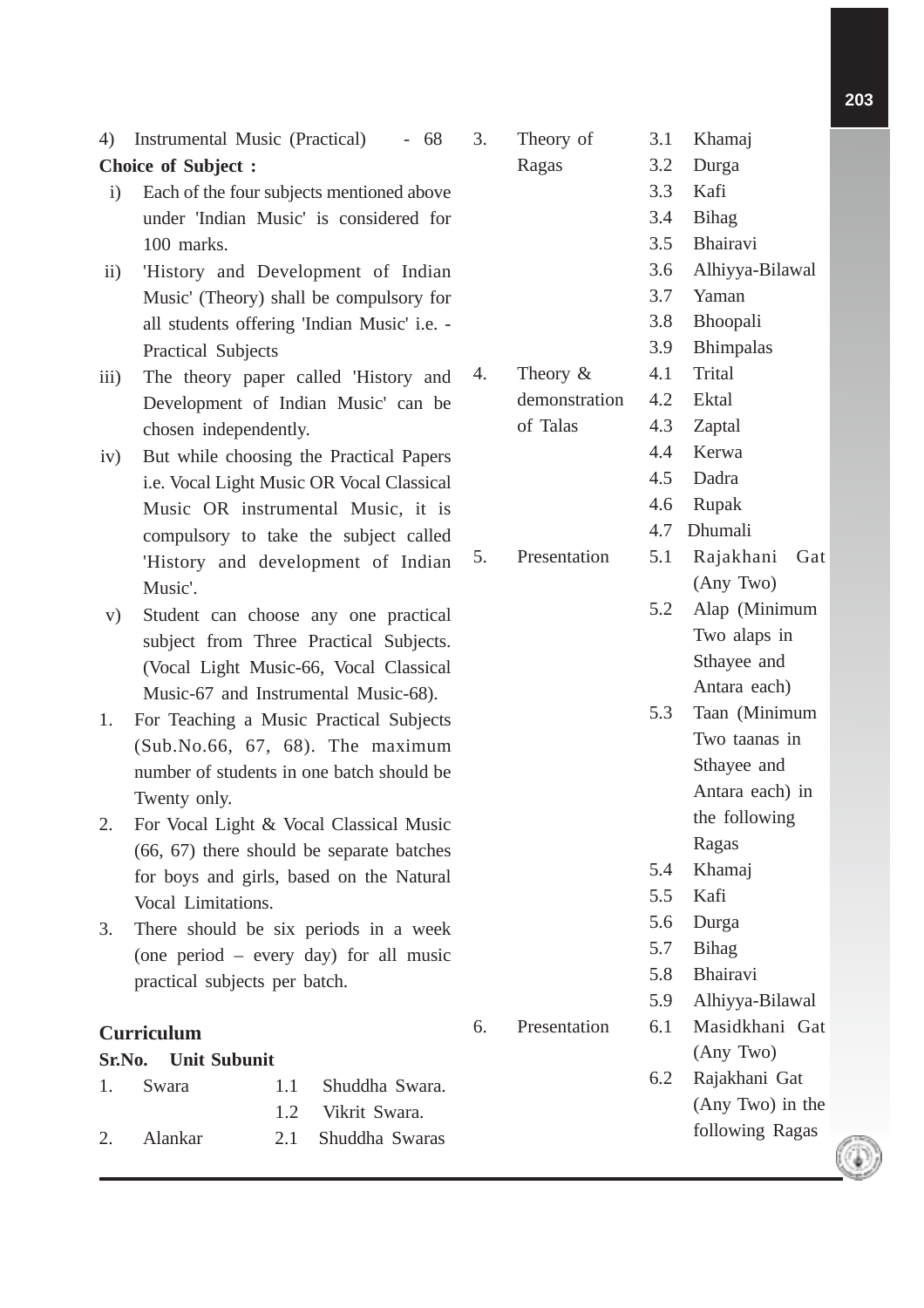|     |                       |     | 6.3 Yaman           |
|-----|-----------------------|-----|---------------------|
|     |                       | 6.4 | Bhoopali            |
|     |                       | 6.5 | <b>Bhimpalas</b>    |
| 7.  | Specific              | 7.1 | Gat with Dugan      |
|     | Forms                 |     | (one)               |
|     | Presentation          | 7.2 | Dhun (one)          |
| 8.  | Definitions :         | 8.1 | Tal Angas - Sam,    |
|     | [Technical Terms]     |     | Kal, Matra,         |
|     |                       |     | Khand, Tali,        |
|     |                       |     | Laya, Avartan       |
|     |                       | 8.2 | Raga Anga -         |
|     |                       |     | Sangeet, Swara,     |
|     |                       |     | Komal Swara,        |
|     |                       |     | Tivra Swara,        |
|     |                       |     | Raga, Saptak,       |
|     |                       |     | Thaat, Aroha,       |
|     |                       |     | Awaroha, Vadi,      |
|     |                       |     | Samvadi,            |
|     |                       |     | Anuwadi Vivadi,     |
|     |                       |     | Varja Swara,        |
|     |                       |     | Gansumay,           |
|     |                       |     | Pakad               |
| 9.  | National              | 9.1 | Jan-gan-man         |
|     | Anthem                | 9.2 | Vande-mataram       |
|     |                       |     | (official)          |
| 10. | Notation              |     | 10.1 Sargam $-$ Any |
|     | Writing               |     | one in the          |
|     |                       |     | prescribed          |
|     |                       |     | Ragas from          |
|     |                       |     | unit 5              |
|     |                       |     | 10.2 Sargam $-$ Any |
|     |                       |     | one in the          |
|     |                       |     | prescribed          |
|     |                       |     | Ragas from          |
|     |                       |     | unit 6              |
| 11. | Practical Record Book |     |                     |

## **Std XII**

## **Introduction**

Music plays a very significant role in National and State Board's Art Education Curriculum. Since there is a lot of scope to develop the creativity of the students in Art Education. The curriculum of music would definitely help in developing the hidden qualities of the students.

Human life gets enriched due to Art that's why Art has been given significance in the curriculum. While restructuring the curriculum the students have been given the opportunities as per their age and interest and due to that his ability to express & stage daring would increase surely. The student would take pleasure after the study of each unit. They would do introspection. In this way they would become professionals like artists, teachers, accompanists etc.

It is also possible to make use of music in co-curricular activities. Self-study has a great importance in music and thus the curriculum also aims to inculcate the value and importance of 'RIYAZ' in the students.

## **Objectives**

After completing the syllabus in 'Indian Music', the students will come to know –

- 1. History and Development of Indian Music
- 2. Vocal Light Music
- 3. Vocal Classical Music
- 4. Instrumental Music

#### **The student will be able to**

- 1. Define Technical Terms in Indian Music.
- 2. Differentiate between the characteristics of main school of Khyal singing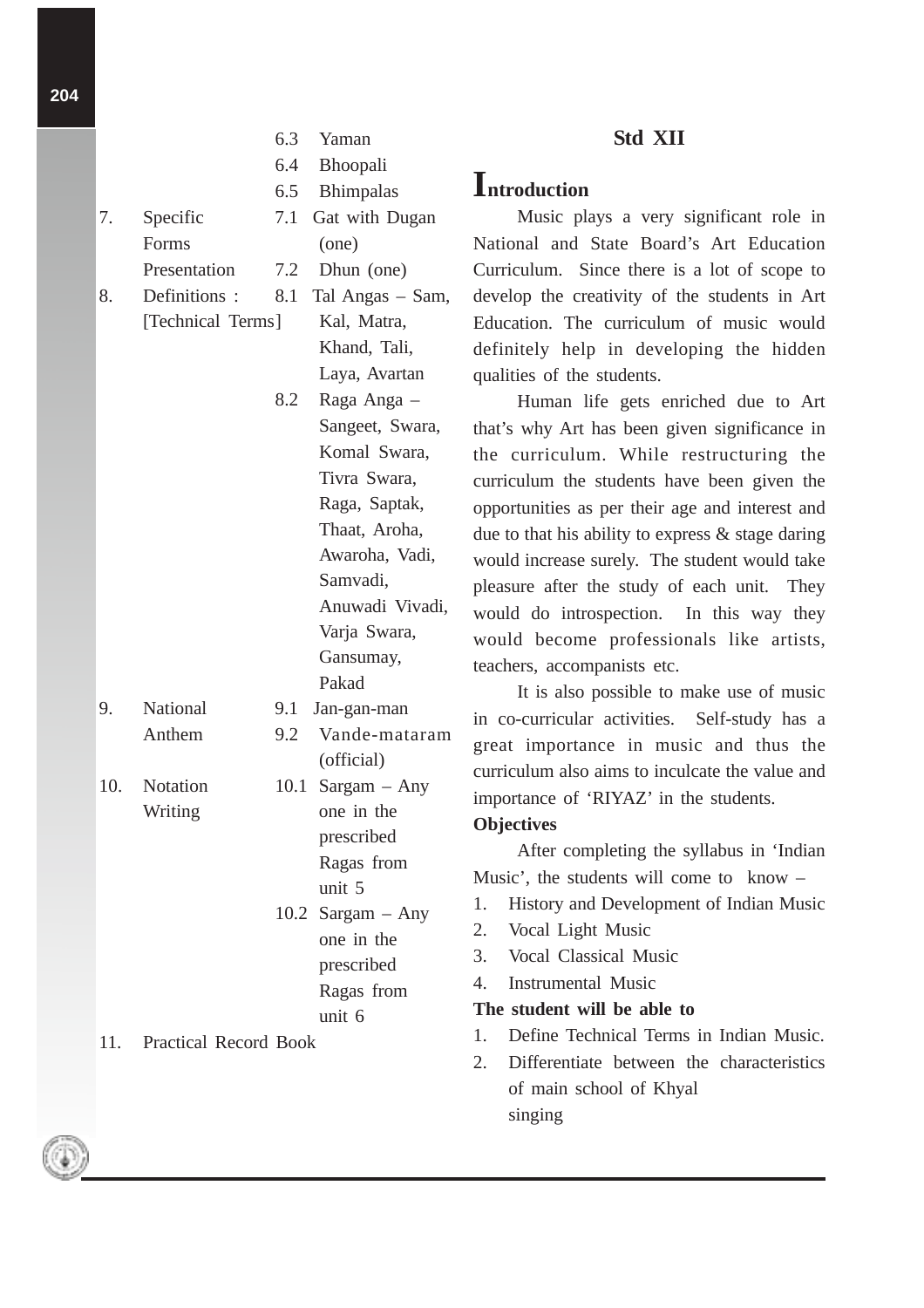- 3. Describe the life sketches of well known Musicians, Instrumentalists & Musicologists
- 4. List the guidelines for appreciation of Music
- 5. Classify Musical Instruments of India into various categories.
- 6. Modern Musical Form
- 7. The importance of Music in everyday and social life.
- 8. Place of Music in education
- 9. The use of Modern Musical Aids in Music
- 10. Recognize Musical Notes.
- 11. The sing/play different Ragas
- 12. Write and recite Theka bols of Talas with demonstration
- 13. Write notation of Song and Talas
- 14. sing/play different forms with Gayaki Anga
- 15. Live stage performance (Majlis) with accompaniment – similarly
	- 1. To help for self-employment
	- 2. For realisation of rich heritage of music
	- 3. To inculcate moral values like unity, equality, brotherhood etc.
	- 4. To co-relate for the teaching of other subjects.
	- 5. Application of Music for advertisements, industries etc.

## **'Indian Music' consists of the following Four Subject :**

- 1) History and Development of Indian Music.  $(Theory)$  - 65
- 2) Vocal Light Music (Practical) 66
- 3) Vocal classical Music (Practical) 67
- 4) Instrumental Music (Practical) 68

## **Choice of Subject :**

i) Each of the four subjects mentioned above

under 'Indian Music' is considered for 100 marks.

- ii) 'History and Development of Indian Music' (Theory) shall be compulsory for all students offering 'Indian Music' i.e. - Practical Subjects
- iii) The theory paper called 'History and Development of Indian Music' can be chosen independently.
- iv) But while choosing the Practical Papers i.e. Vocal Light Music OR Vocal Classical Music OR instrumental Music, it is compulsory to take the subject called 'History and development of Indian Music'.
- v) Student can choose any one practical subject from Three Practical Subjects. (Vocal Light Music-66, Vocal Classical Music-67 and Instrumental Music-68).

## **Curriculum**

| S.No. | Unit          | <b>Subunit</b>        |                  |  |  |  |
|-------|---------------|-----------------------|------------------|--|--|--|
| 1.    | Swara         | 1.1                   | Shuddha Swara.   |  |  |  |
|       |               | 1.2                   | Vikrit Swara.    |  |  |  |
| 2.    | Alankar       |                       | Shuddha Swara's  |  |  |  |
|       |               | alankar based on tala |                  |  |  |  |
| 3.    | Theory of     | 3.1                   | Kedar            |  |  |  |
|       | Ragas         | 3.2                   | <b>Bhairav</b>   |  |  |  |
|       |               | 3.3                   | Jounpuri         |  |  |  |
|       |               | 3.4                   | <b>Bageshree</b> |  |  |  |
|       |               | 3.5                   | Shankara         |  |  |  |
|       |               | 3.6                   | Tilak-Kamod      |  |  |  |
|       |               | 3.7                   | Deshkar          |  |  |  |
|       |               | 3.8                   | <b>Malkauns</b>  |  |  |  |
|       |               | 3.9                   | Vrindavani       |  |  |  |
|       |               |                       | Sarang           |  |  |  |
| 4.    | Theory &      | 4.1                   | All talas        |  |  |  |
|       | demonstration |                       | prescribed for   |  |  |  |
|       | of Talas      |                       | Std.XI           |  |  |  |
|       |               |                       |                  |  |  |  |